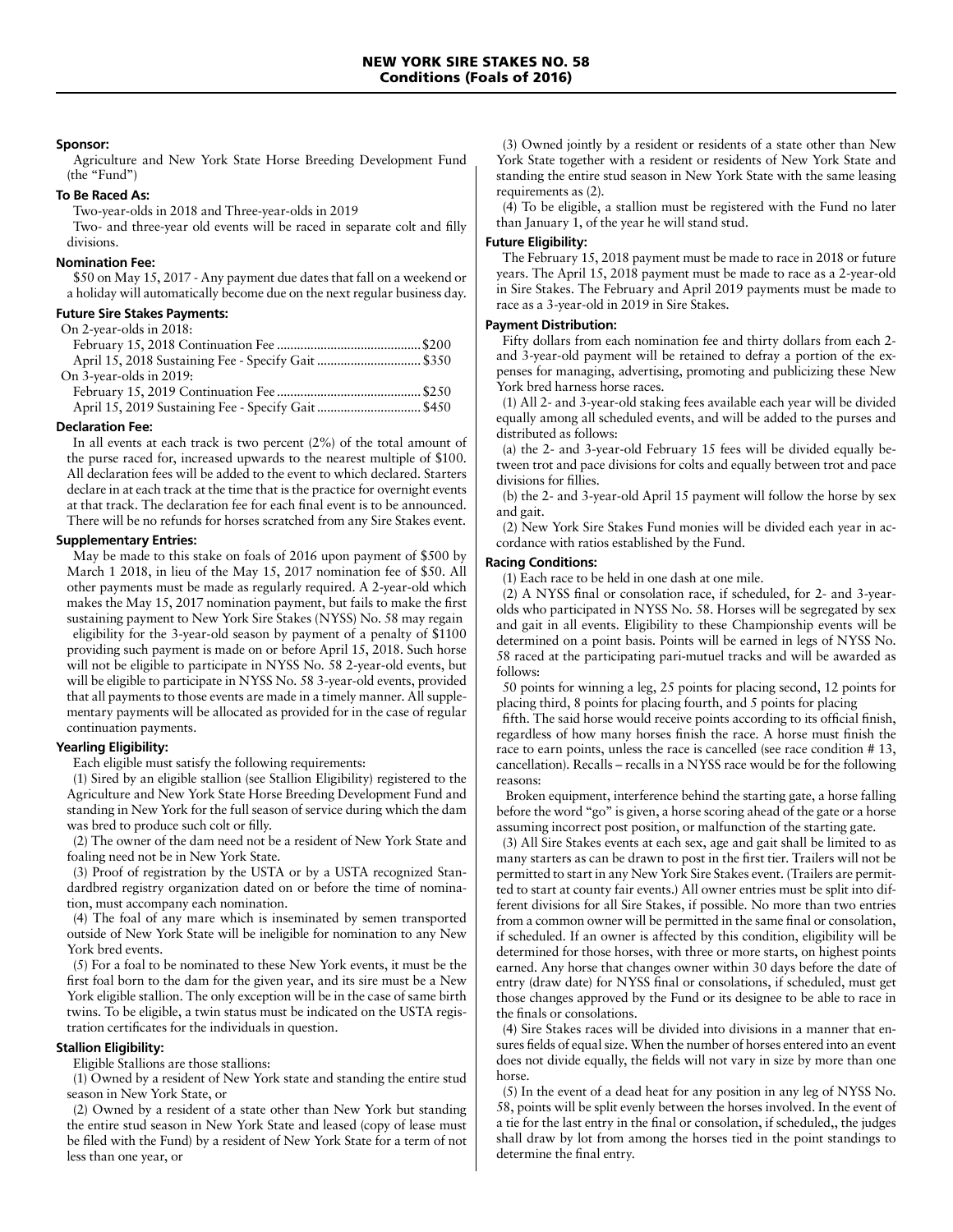(6) All horses must enter the finals to race in either the finals or consolations. Consolations may be subject to race at a different venue on a different date.. Horses must start in at least three legs to be eligible to the final or consolation race if scheduled (unless removed due to owner conflict as provided in 3 above). Judges official order of finish (points) will be used in determining eligibility to the finals or consolation race if scheduled. The top eight (or nine on a 5/8s or larger track) horses entered will race in the finals. The next eight (nine) horses will make up the consolation. Should there not be enough entries in the box with at least three starts to fill the finals race, the highest point earner which has entered with two starts shall be selected, etc. until there are enough entries to fill the first tier. There must be at least 5 horses entered in the consolations. If there are fewer than 5 horses in the consolation, but not less than 4 horses, the consolation race shall be held but the purse shall be prorated based on the number of horses entered unless reduced pursuant to 6 above. There shall be no consolation race scheduled if less than 4 horses are entered.

(7) All final and consolation races, if scheduled, will race for an announced purse to be determined by the Fund.

(8) No horse is eligible to declare in a NYSS event unless it meets the following:

a) at least one charted satisfactory performance line within 30 days of declaration that meets the following qualifying time standards for its age and gait:

|                    | 1/2 and 5/8 mile Tracks<br>7/8 mile or larger Tracks |                    |           |
|--------------------|------------------------------------------------------|--------------------|-----------|
| <b>PACERS</b>      | $2 \text{ YO} \quad 2:03$                            | PACERS             | 2 YO 2:01 |
|                    | $3 \text{ YO} \quad 2:00$                            |                    | 3 YO 1:58 |
| TROTTERS 2 YO 2:07 |                                                      | TROTTERS 2 YO 2:05 |           |
|                    | $3 \text{ YO} \quad 2:05$                            |                    | 3 YO 2:03 |

Add 7 seconds to the times above to get a mile and 1/16 mile equivalent. Charted track allowances may be used to meet the time standards.

b) and, the horse must not have consecutive breaks in its last two charted performance lines. If the horse does have two consecutive breaks, the horse must requalify and show a satisfactory charted performance line in the pertinent NYSS qualifying time, without a break, before being entered in a NYSS event. If the break was an equipment break or caused by interference, (ix) or driver caused the break, (dx), the break will not be counted against the horse. Also, any horse with one break that has been declared in before its second consecutive break will continue to be eligible to that declared event. Eligibility to subsequent events will be determined by a satisfactory performance, without a break, in said NYSS event. Officially charted workouts before the judges will not be allowed as a satisfactory charted line.

(9) Paddock time for the arrival of horses is one hour before the scheduled post time (excluding horses receiving lasix). Any trainer with a horse that is late to the paddock for a bona fide reason must contact the presiding judge before paddock time and receive permission to be late. In any event, the horse must be in the paddock at least 30 minutes before the scheduled post time of that race, or the horse shall be scratched by the presiding judge.

#### **(10) Race Day Testing:**

All horses competing in any NYSS No. 58 event will be subject to race day testing for impermissible administration of a drug or other substance to the horse. The testing shall also include total carbon dioxide testing (TCO2). Such tests may be administered on a pre- or post-race basis. In the instance of a post-race test, the horse being tested must stand at rest for a minimum of one hour after such horse has raced. Blood samples shall be obtained from each horse tested by a veterinarian or technician licensed by New York State to perform such tasks. Failure to present a horse for testing may be cause for forfeiture of purse earnings. The testing shall be performed in a laboratory approved by the Fund. Samples shall be taken in accordance with the procedures found in 9 NYCRR 4120.17(b), and for the purposes of this condition, all references to the "Commission" in that rule shall be considered references to the Fund. Prohibited substances include those substances listed in 9 NYCRR 4120.17(c), and for the purposes of this condition, all references to the "Commission" in that rule shall be considered references to the Fund.

Where the TCO2 blood level, based upon the above criteria, equals or exceeds thirty-seven (37) millimoles per liter, or thirty-nine (39) millimoles per liter for horses administered furosemide (Lasix), the following penalties shall be incurred:

(a) Said horse shall be disqualified from any purse winnings in the race for which it tests high, and said purse monies shall be redistributed.

(b) Said horse shall be disqualified from participation in any New York Sire Stakes event, including the final and consolation, should there be one, for a period of sixty (60) days from the day of violation.

(a) Said horse shall be disqualified from participation in any event sponsored by the Fund, including State and County Fair races for the duration of the penalty.

The New York State Gaming Commission (NYSGC) has regulatory authority over all pari-mutuel horse races in New York State. In any case of disparity between rules, the latest rules of NYSGC shall prevail.

(11) Out-of-Competition Testing - Any person who participates in the New York Sire Stakes shall be deemed to have given consent to submit their horse or horses to out-of-competition testing. Under such consent, the Fund may at a reasonable time on any date take blood, urine or other biologic samples from a horse that is entered to compete in the New York Sire Stakes in order to enhance the ability of the Fund to detect or confirm the impermissible administration of a drug or other substance to the horse. Horses to be tested may be selected at random, for cause or as determined by the Fund or an agent of the Fund. A selected horse that is not made available for sampling may be disqualified from competing in the Sire Stakes for the respective year in which the horse is eligible to compete. Samples shall be taken in accordance with the procedures found in 9 NYCRR 4120.17(b), and for the purposes of this condition, all references to the "Commission" in that rule shall be considered references to the Fund. Prohibited substances include those substances listed in 9 NYCRR 4120.17(c), and for the purpose of this condition, all references to the "Commission" in that rule shall be considered references to the Fund. A person whose horse was disqualified due to a finding of non-cooperation or a positive test for a prohibited substance may appeal such a finding in a hearing conducted in accordance with the State Administrative Procedure Act and before a hearing officer designated by the Fund.

(12) A horse that has a drug positive for a prohibited substance during any Sire Stakes event, such horse shall be ineligible for any Sire Stakes event final or consolation (Sire Stakes, Excelsior or County Fair series). Eligibility to the finals or consolation race, if scheduled, shall exclude all participants with appeals yet to be decided at the time of declaration to the finals or consolation. In the case of a positive drug test, all appeals will be excluded from eligibility to the finals or consolation, if scheduled, unless they are resolved by adjudication prior to declaration. A person whose horse was disqualified due to a finding of non-cooperation or a positive test for a prohibited substance may appeal such a finding in a hearing conducted in accordance with the State Administrative Procedure Act and before a hearing officer designated by the Fund.

Should any participant in the Sire Stakes program be notified of a positive drug result, he/she must notify the Agriculture and New York State Horse Breeding Development Fund within 10 days upon receipt of the notice that they demand a hearing. Any such demand must be made in writing to the Agriculture and New York State Horse Breeding Development Fund and sent either by e-mail (info@nysirestakes.com) or mail to the Agriculture and New York State Horse Breeding Development Fund, 1 Broadway Center, Suite 602, Schenectady, New York 12305.

(13) Cancellation:

Should circumstances prevent the racing of any Sire Stakes event, the monies and points will be prorated among owners of entered horses on the grounds for the uncontested event at the time of declaring off. The money will not be counted as money earned. The points will count towards the finals. The cancelled event will also count as a Sire Stakes start.

Extenuating circumstances such as weather and labor disputes could be cause for rescheduling the final or consolation races, as per the NYSGC Rule 4114.3. All events shall be scheduled and run in cooperation with each licensee harness track in this state.

(14)All questions of ELIGIBILITY will be decided by the Fund and the NYSGC.

(15)When an owner has outstanding debts owed to any track, every horse owned in whole or part by that owner may be subject to be declared ineligible by any track the horse is entered at or subject to be possibly scratched by the judges and not allowed to start in any New York Sire Stake Race, including County Fair Races, until such time that debt and all fees are collected.